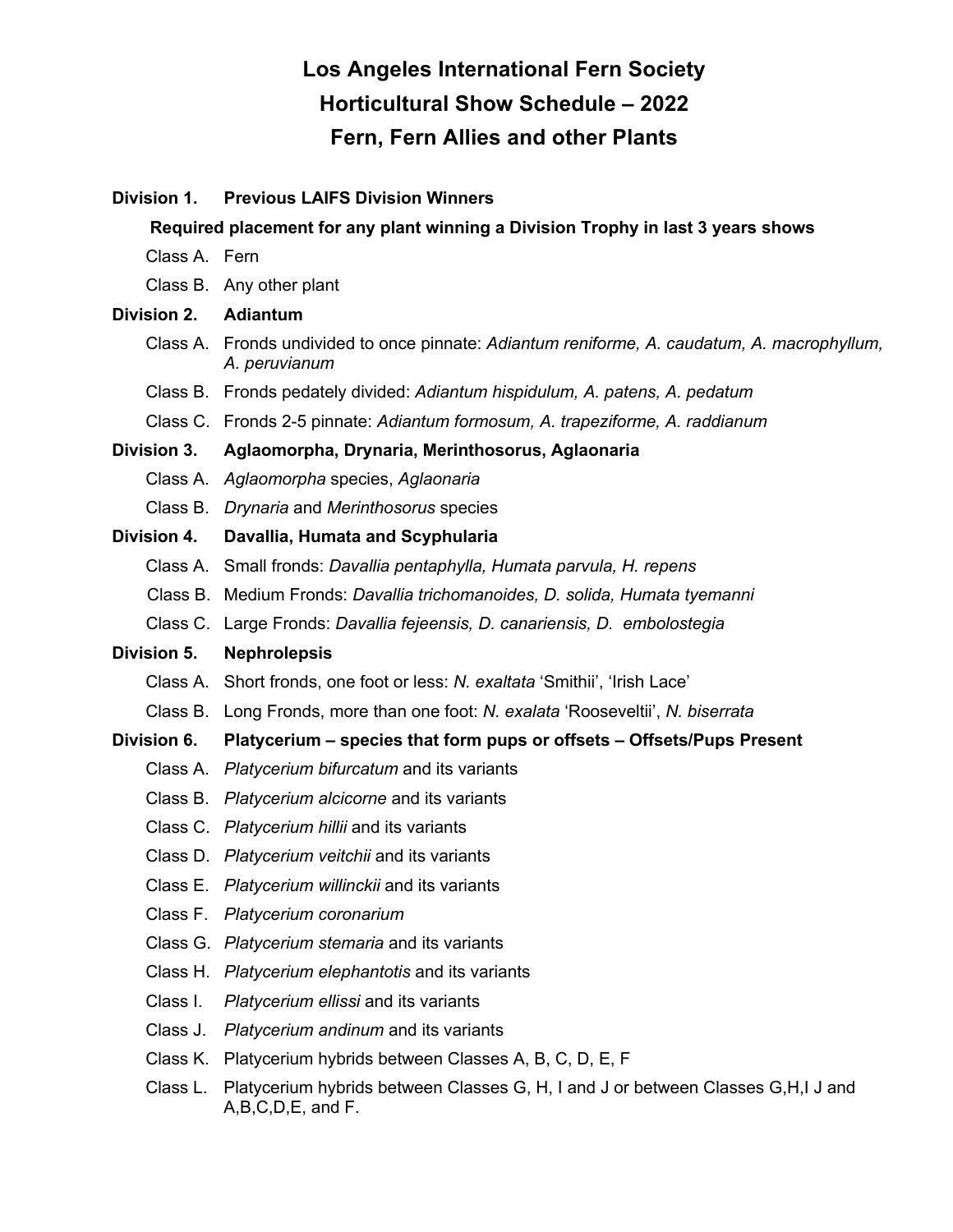## **Division 7. Platycerium species that form pups or offsets – Single Plant, no pups**

- Class A. *Platycerium bifurcatum* and its variants
- Class B. *Platycerium alcicorne* and its variants
- Class C. *Platycerium hillii* and its variants
- Class D. *Platycerium veitchii* and its variants
- Class E. *Platycerium willinckii* and its variants
- Class F. *Platycerium coronarium*
- Class G. *Platycerium stemaria* and its variants
- Class H. *Platycerium elephantotis* and its variants
- Class I. *Platycerium ellissi* and its variants
- Class J. *Platycerium andinum* and its variants
- Class K. Platycerium hybrids between Classes A, B, C, D, E, F
- Class L. Platycerium hybrids between Classes G, H, I and J or between Classes G,H,I J and A,B,C,D,E, and F.

#### **Division 8. Platycerium – species not typically forming pups or offsets**

- Class A. *Platycerium grande*
- Class B*. Platycerium superbum*
- Class D*. Platycerium holttumii*
- Class E*. Platycerium wallichii*
- Class F. Hybrids involving Platyceriums in Division 8 or hybrids between *Divisions 8 and 6*

#### **Division 9. Platycerium – rare and difficult to grow**

- Class A. Multiple plant specimen of *Platycerium ridleyii*
- Class B*.* Multiple plant specimen of *Platycerium madagascariense*
- Class C*.* Multiple plant specimen of *Platycerium quadridichotomum*
- Class D. Single plant specimen of *Platycerium ridleyii*
- Class E. Single plant specimen of *Platycerium madagascariense*
- Class F. Single plant specimen of *Platycerium quadridichotimum*
- Class G. Single plant specimen of hybrids involving Platyceriums in Division 9, or between Division 9 and either Division 6 and/or 8

## **Division 10. Platycerium collections**

- Class A. Three different species or cultivars
- Class B. Four to six different species or cultivars
- Class C. Seven or more different species or cultivars

#### **Division 11. Polypodium, Microsorum, Niphidium, Microgramma, Phlebodium and Serpocaulon**

- Class A. Simple fronds: *Polypodium vaccinifolium, P. squamulosum, P. musifolium*
- Class B. Plain foliage, lobed fronds: *Phlebodium aureum, Polypodium scolopenrium, Polypodium diversifolium*
- Class C. Plain foliage, pinnate fronds: *Polypodium subauriculatum, P. latipes, P. triseriale*
- Class D. Simple fronds, crested margins or tips: *Polypodium polycarpon* 'Cristal'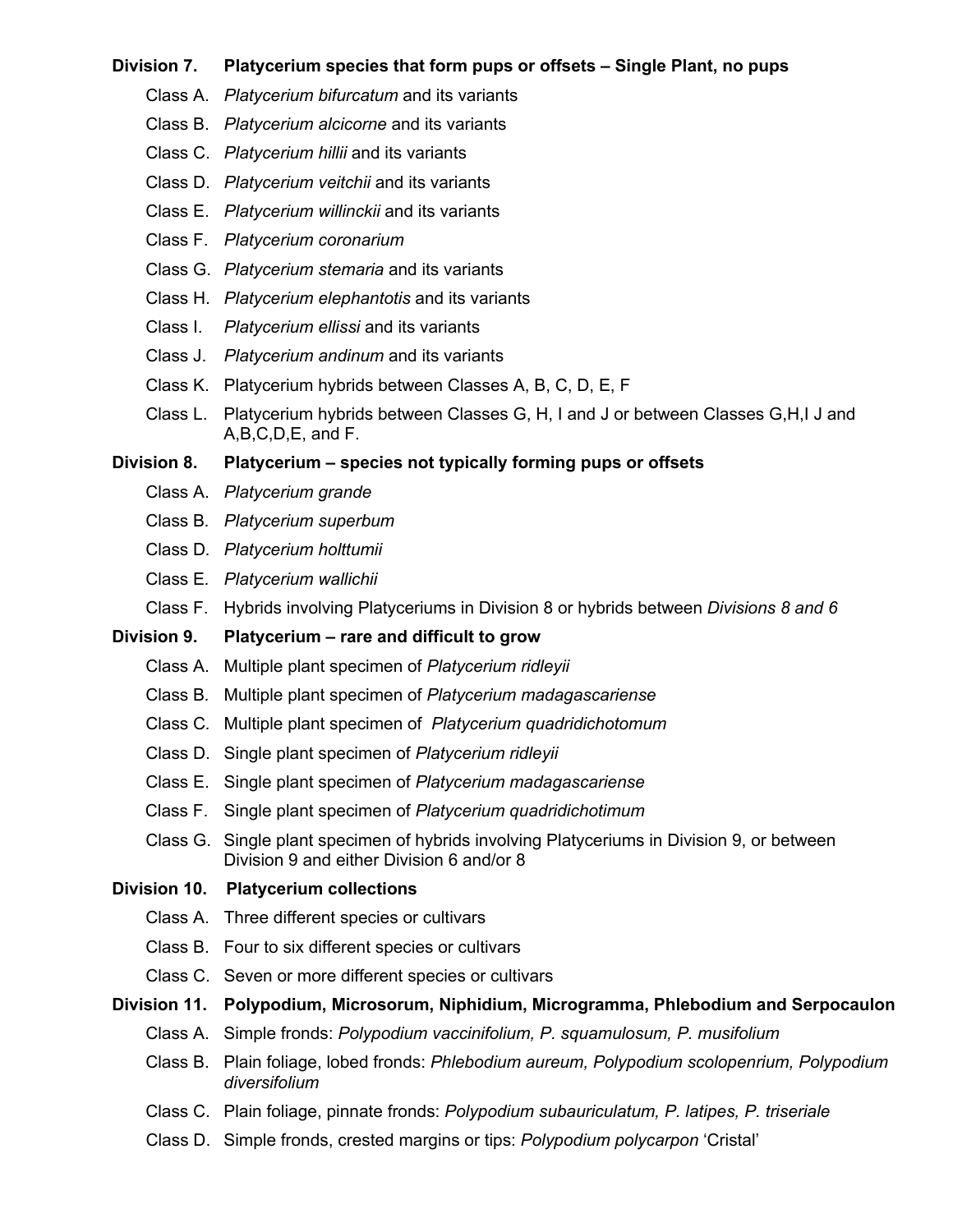- Class E .Lobed fronds, crested margins or tips: *Phlebodium aureum* 'Mandianum', *P. aureum* 'Cristatum'
- Class F. Pinnate fronds, crested margins or tips: *Polypodium subauriculatum* 'Knightiae'

## **Division 12. Pyrrosia**

- Class A. Simple fronds: *Pyrrosia lingua, P. longifolia, P. angustata*
- Class B. Lobed or divided fronds: *Pyrrosia hastate, P. polydactylis*
- Class C. Monstrous or crested fronds: *Pyrrosia lingua monstrifera*

## **Division 13. Asplenium, Camptosorus and related genera**

- Class A. Simple frond: *Asplenium nidus*, *Camptosorus rhizophyllus*
- Class B. Simple fronds, crested margins, tips or fishtails: *Asplenium nidus* 'Crispy Wave', *A. nidus* 'Fishtail'
- Class C. Lobed fronds: *Asplenosorus ebenoides*, *Asplenium pinnatifidus*
- Class D. Pinnate fronds: *Asplenium oligophelbium*
- Class E Bipinnate fronds: *Asplenium bulbiferum*, *A. mayi*
- Class F Bipinnate fronds: crested

# **Division 14. Pteris**

- Class A. Plain foliage: *Pteris quadriaurita, P. dentate, P. semipinnata*, *P. cretica*
- Class B. Fancy and/or crested foliage: *Pteris cretica* 'Wilsonii', *P. multifida*

## **Division 15. Blechnum**

- Class A. Trunked types: *Blechnum brasiliense*
- Class B. Non-trunked types: *Blechnum spicant*, *B. occidentale*
- **Division 16. Tree ferns**: Alsophila, Sphaeropteris, Cyathea, Dicksonia, Cibotium, Sadleria, Angiopteris and others
	- Class A. Single specimen
	- Class B. Multiple planting or branched specimen

# **Division 17. Terrestrial ferns not in other categories**

- Class A. Fronds simple, less than two feet at maturity: *Phyllitis scolopendrium*
- Class B. Fronds simple, crested margins or tips: *Phyllitis scolopendrium cristatum*
- Class C. Fronds simple more than two feet at maturity
- Class D. Fronds simple, crested margins or tips, more than two feet at maturity
- Class E. Fronds lobed, less than two feet at maturity
- Class F. Fronds lobed, crested margins or tips, more than two feet at maturity
- Class G. Fronds pinnate, less than two feet at maturity: *Pellaea rotundifolia*
- Class H. Fronds pinnate, more than two feet at maturity
- Class I. Fronds bi-pinnate, less than two feet at maturity: *Polystichum tsus-simense*, *Pellaea calomelanos* var. *swynnertoniana*
- Class J. Fronds bi-pinnate, more than two feet at maturity: *Microlepia firma*, *M. strigosa*, *Rumohra adiantiformis*, *Woodwardia fimbriata*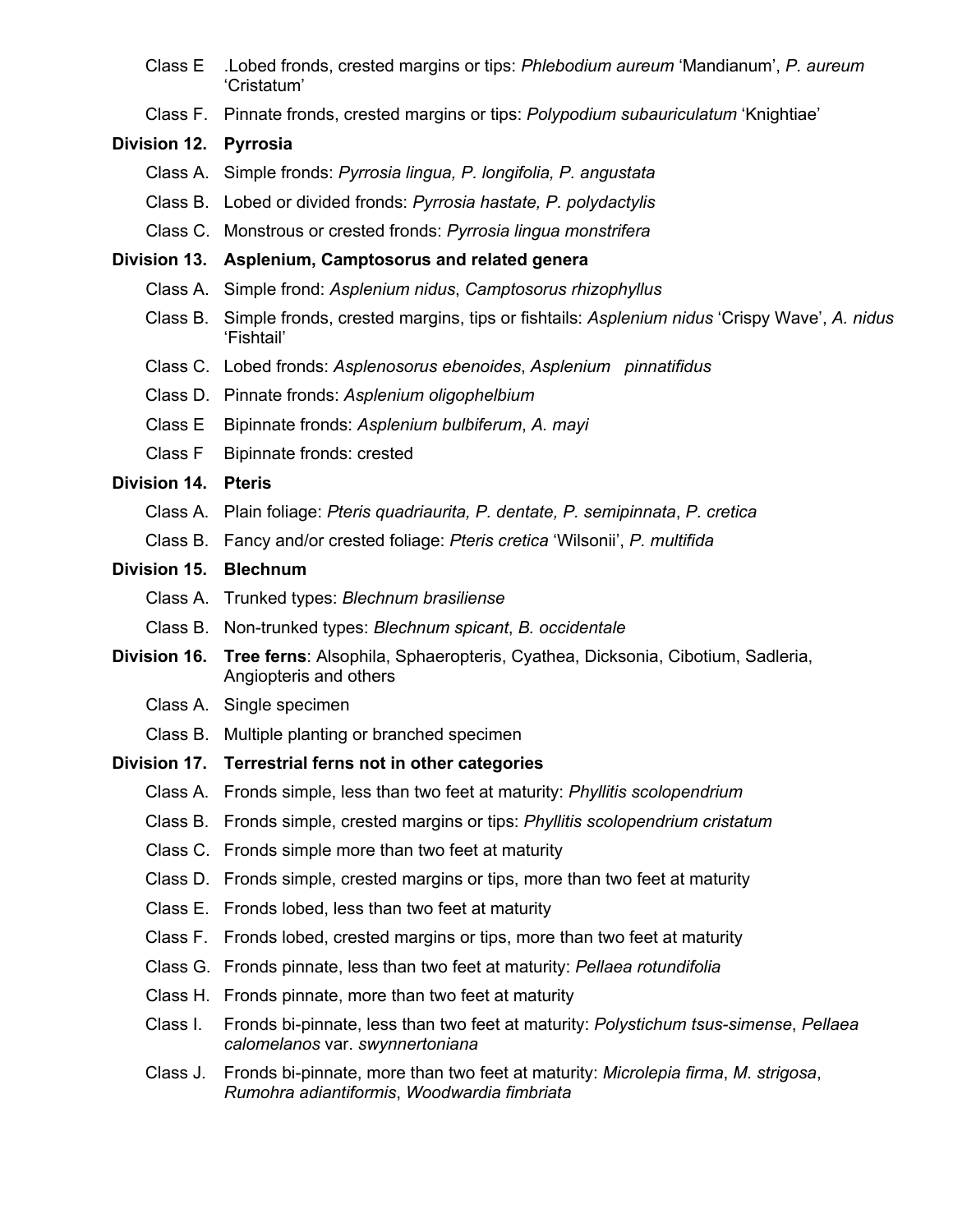| Division 18.     | Epiphytic ferns not listed in other categories                                            |
|------------------|-------------------------------------------------------------------------------------------|
| Class A.         | Fronds simple, less than one foot: Elaphoglossum serpens, Lemmaphyllum<br>microphyllum    |
|                  | Class B. Fronds simple, more than one foot: Elaphoglossum burchelli                       |
|                  | Class C. Fronds lobed, less than one foot                                                 |
|                  | Class D. Fronds lobed, more than one foot                                                 |
|                  | Class E. Fronds pinnate, less than two feet: Arthropteris palisotii                       |
|                  | Class F. Fronds pinnate, more than two feet: Arthropteris tenella, Stenochlaena palustris |
|                  | Class G. Fronds bi-pinnate, less than two feet                                            |
|                  | Class H. Fronds bi-pinnate, more than two feet                                            |
|                  | Division 19. California native ferns                                                      |
|                  | Class A. Evergreen species: Dryopteris arguta, Woodwardia fimbriata                       |
|                  | Class B. Deciduous/Dormant species: Pityrogramma, Cheilanthes                             |
|                  | Division 20. Aquatic ferns                                                                |
|                  | Class A. Floating: Azolla, Salvinia                                                       |
|                  | Class B. Rooted: Marsilea                                                                 |
|                  | Division 21. Ferns in terraria                                                            |
|                  | Class A. Single species fern                                                              |
|                  | Class B. Multiple species of ferns                                                        |
|                  | Division 22. Fern Collections (not including Platycerium, refer to Division 10)           |
|                  | Class A. Three ferns: same genera, different species or cultivars                         |
|                  | Class B. Four to six ferns: same genera, different species or cultivars                   |
|                  | Class C. Seven or more ferns: same genera, different species or cultivars                 |
|                  | <b>Division 23. Lower Plants</b>                                                          |
|                  | Class A. Lycopodium                                                                       |
|                  | Class B. Selaginella                                                                      |
|                  | Class C. Psilotum and Equisetum                                                           |
|                  | Class D. Any other: true mosses, liverworts, etc.                                         |
|                  | Class E. Terrarium single specimen                                                        |
|                  | Class F. Terrarium mixed specimens/genera                                                 |
| Class G. Aquatic |                                                                                           |
|                  | Class H. Collection of three: same genera, different species or cultivars                 |
| Class I.         | Collection of four to six: same genera, different species or cultivars                    |
|                  | Class J. Collection of seven or more: same genera, different species or cultivars         |
|                  | Division 24. Cycads and Palms                                                             |
| Class A. Cycads  |                                                                                           |
|                  | Class B. Collection of three cycads                                                       |
|                  | Class C. Collection of four to six cycads                                                 |

Class D. Collection of seven or more cycads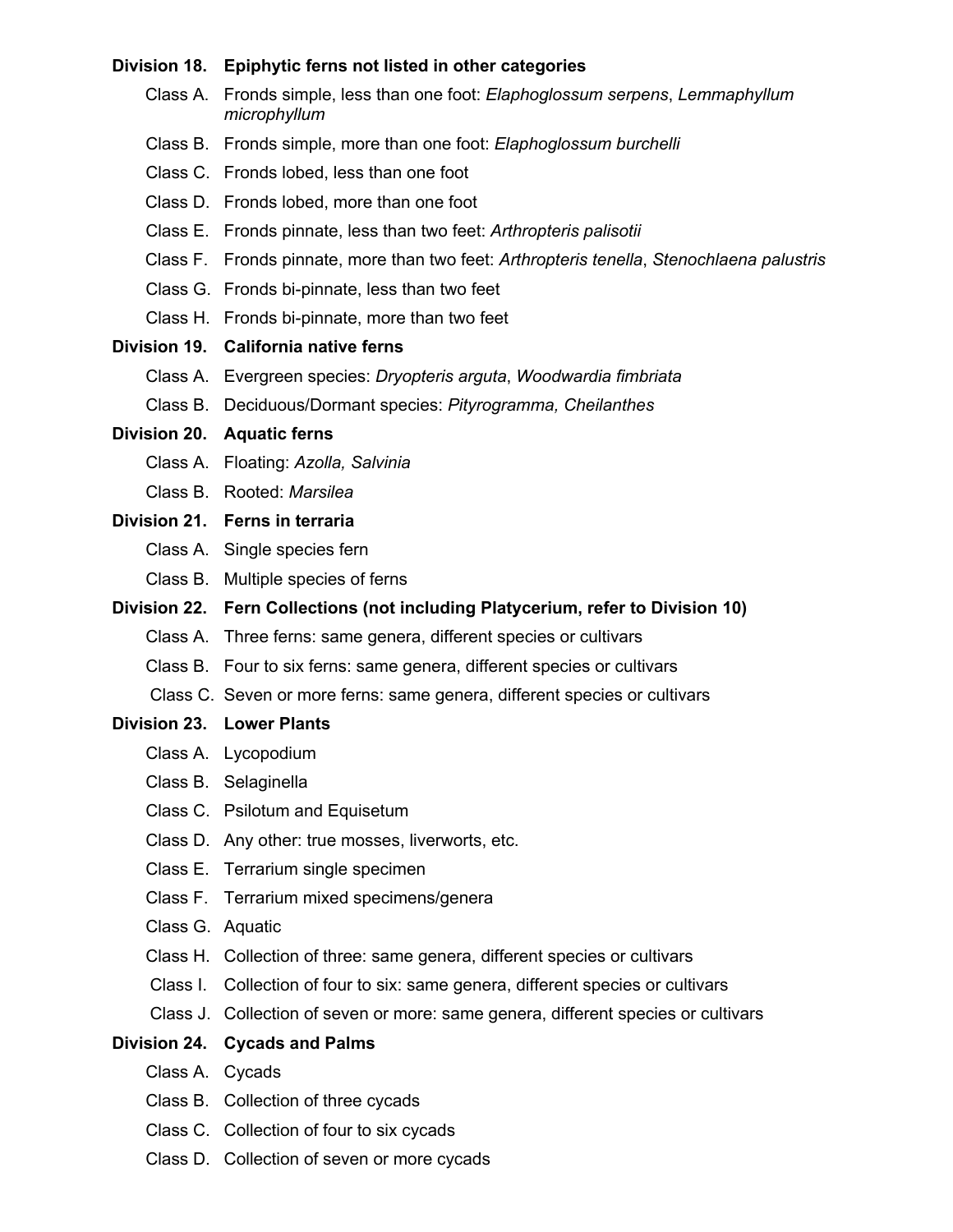- Class E. Palms
- Class F. Collection of three palms
- Class G. Collection of four to six palms
- Class H. Collection of seven or more palms

## **Division 25. Carnivorous plants**

- Class A. Nepenthes
- Class B. Dionaea, Drosera, Pinguicula
- Class C. Utricularia, Aldrovanda
- Class D. Sarracenia, Darlingtonia, Cephalotus
- Class E. Other genera not specifically mentioned
- Class F. Mixed plantings carnivorous only
- Class G. Terrarium single specimen
- Class H. Terrarium mixed specimens/genera
- Class I. Collection of three: same genera, different species or cultivars
- Class J. Collection of four to six: same genera, different species or cultivars
- Class K. Collection of seven or more: same genera, different species or cultivars

## **Division 26. Begonia**

- Class A. Semperflorens
- Class B. Rhizomatous
- Class C. Shrub-like
- Class D. Tuberous
- Class E. Rex Cultivars
- Class F. Cane
- Class G. Bush
- Class H. Trailing/scandent
- Class I. Thick Stemmed
- Class J. Terrarium Rhizomatous
- Class K. Terrarium Tuberous
- Class L. Terrarium Rex Cultivar
- Class M. Terrarium Trailing/scandent
- Class N. Terrarium Cane
- Class O. Terrarium mixed specimens/genera
- Class P. Collection of three: different species or cultivars
- Class Q. Collection of four to six: different species or cultivars
- Class R. Collection of seven or more: different species or cultivars

## **Division 27. Bromeliads**

- Class A. Tillandsias
- Class B. Tank types: Aechmea, Billbergia, Neoregelia and others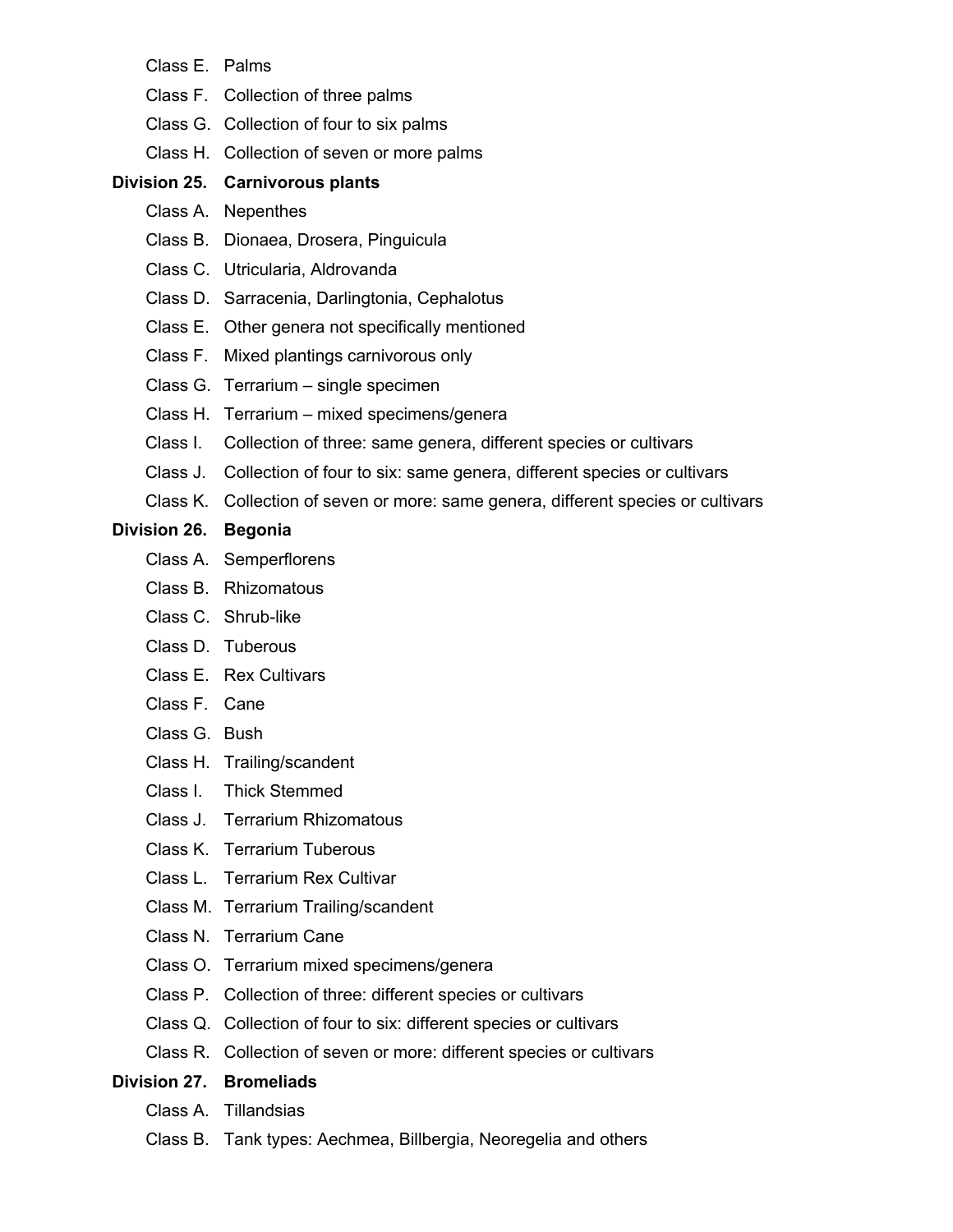- Class C. Terrestrials: Ananas, Puya, Dyckia, Cryptanthus, Fosterella
- Class D. Epiphytes not in classes A, B
- Class E. Terrestrials not mentioned in B or C
- Class F. Mixed plantings or mountings, could qualify as a collection if meeting requirements
- Class G. Collection of three: same genera; different species or cultivars/can be mounted on same wood branch or rock
- Class H. Collection of six: same genera; different species or cultivars/can be mounted on same wood branch or rock
- Class I. Collection of seven or more: same genera; different species or cultivars/can be mounted on same wood branch or rock

## **Division 28. Gesneriads**

- Class A. Rhizomatous
- Class B. Fibrous rooted: Saintpaulia, Episcia, Columnea
- Class C. Tuberous: Sinningia, including fibrous rooted Sinningia
- Class D. Terrarium single specimen
- Class E. Terrarium mixed planting and genera
- Class F. Collection of three: same genera; different species or cultivars
- Class G. Collection from four to six: same genera; different species or cultivars
- Class H. Collection of seven or more: same genera; different species or cultivars

#### **Division 29. Orchids**

- Class A. Epiphytes: Cattleya, Phalaenopsis
- Class B. Terrestrial: Cymbidium, Jewel Orchids
- Class C. Reed Types: Epidendrum
- Class D. Mixed planting
- Class E. Terrarium single specimen
- Class F. Terrarium: mixed planting, different genera, species, cultivars
- Class G. Collection of three: same genera, different species or cultivars
- Class H. Collection of four to six: same genera, different species or cultivars
- Class I. Collection of seven or more: same genera, different species or cultivars

#### **Division 30. Liliaceae**

- Class A. Asparagus, Ruscus
- Class B. Succulent: Aloe, Haworthia, Agave
- Class C. Shrub types: Dracaena, Cordyline, Yucca
- Class D. Herbaceous and Deciduous types: bulb, corm, rhizome or other below ground storage
- Class E. Those not in above categories
- Class F. Mixed planting
- Class G. Terrarium Single Specimen
- Class H. Terrarium multiple planting
- Class I. Mixed planting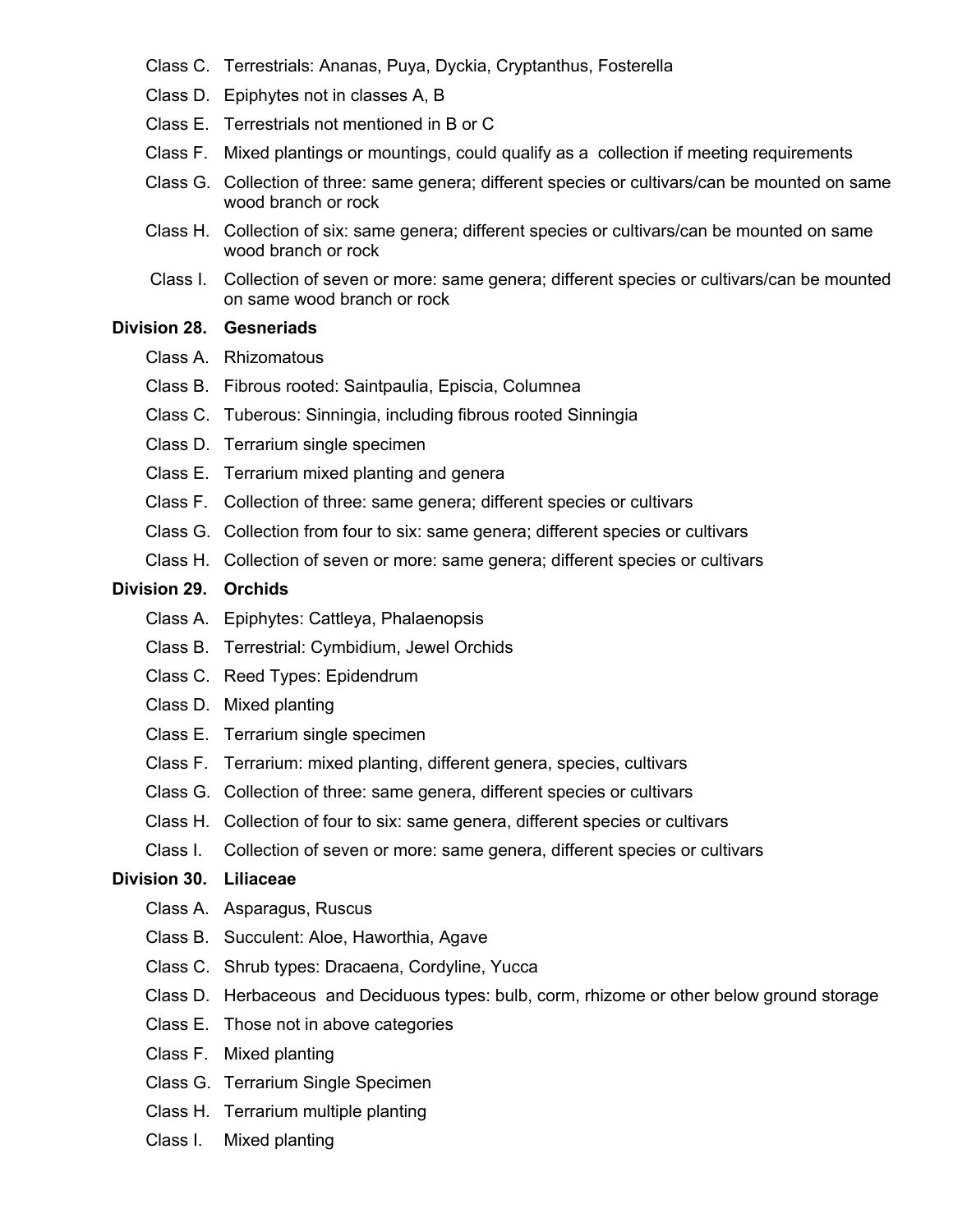- Class J. Collection of three: same genera, different species or cultivars
- Class K. Collection of four to six: same genera, different species or cultivars
- Class L. Collection of seven or more: same genera, different species or cultivars

#### **Division 31. Aroids**

- Class A. Herbaceous and Deciduous types bearing tuberous, rhizomatous or other below ground storage: *Amorphophallus, Alocasia, Calla*
- Class B. Climbers: *Philodendron, Monstera, Scindapsus, Syngonium, Anthurium*
- Class C. Terrestrial or epiphytic but not climbing: *Spathiphyllum, Dieffenbachia*
- Class D. Terrarium single specimen
- Class E. Mixed planting
- Class F. Collection of three: same genera, different species or cultivars
- Class G. Collection of four to six: same genera, different species or cultivar
- Class H. Collection of seven or more: same genera, different species or cultivars

#### **Division 32. Fuchsia**

- Class A. Bush or shrub
- Class B. Standard tree
- Class C. Hanging or trailing
- Class D. Unique forms
- Class E. Mixed planting
- Class F. Collection of three: different species or cultivars
- Class G. Collection of four to six: different species or cultivars
- Class H. Collection of seven or more: different species or cultivar

#### **Division 33. Cactus**

- Class A. Epiphytic/ basket or mounted, Rhipsalis, Epiphyllum
- Class B. Hanging not Epiphytic, Rat Tail
- Class C. Terrestrial
- Class D. Mixed planting
- Class E. Collection of three: same genera, different species or cultivars
- Class F. Collection of four to six: same genera, different species or cultivars
- Class G. Collection of seven or more: same genera, different species or cultivars

#### **Division** 34. **Succulents, miscellaneous – not in previous Divisions**

- Class A. Herbs
- Class B. Vines
- Class C. Shrubs and trees
- Class D. Collection of three: same genera, different species or cultivars
- Class E. Collection of four to six: same genera, different species or cultivars
- Class F. Collection of seven or more: same genera, different species or cultivars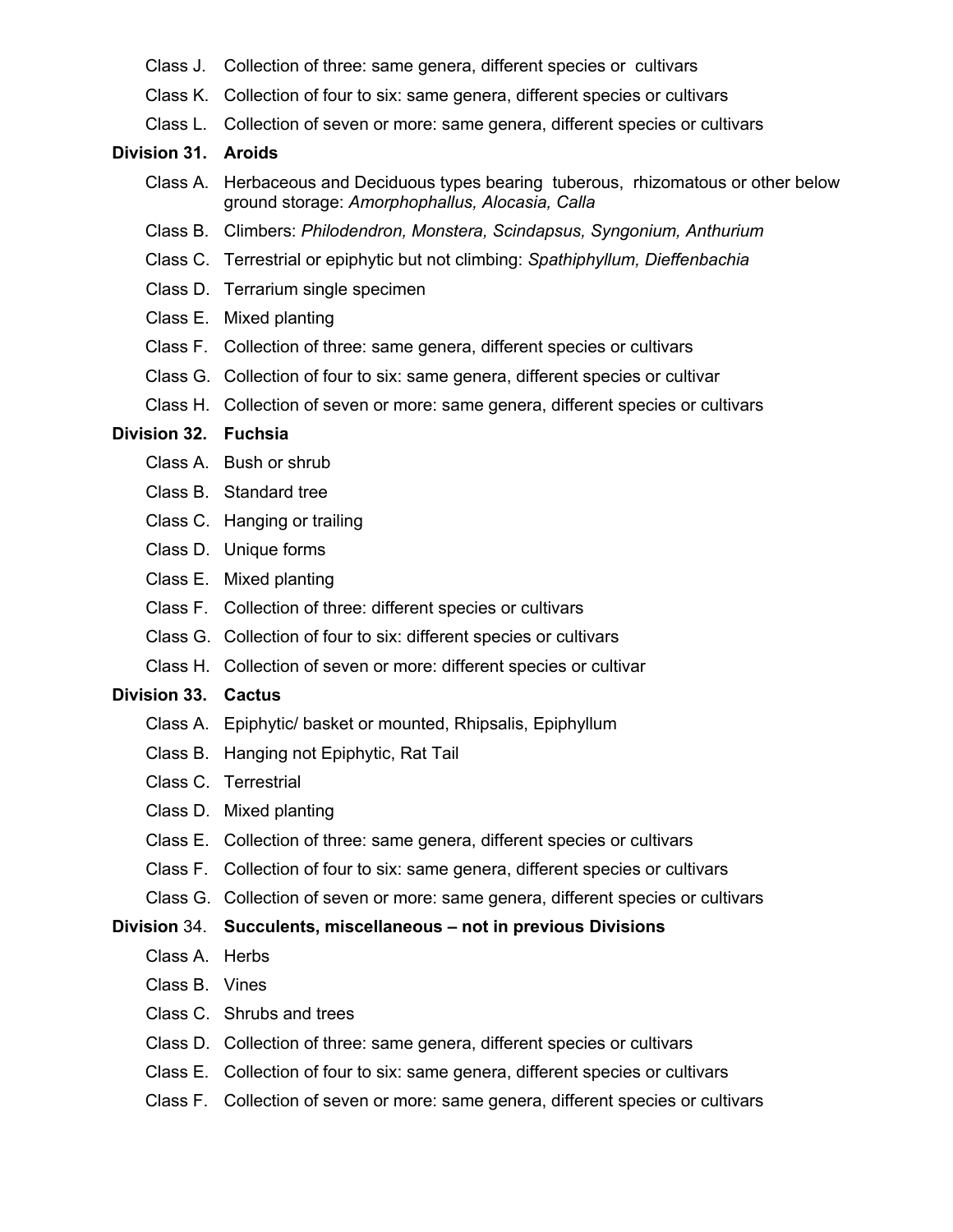#### **Division 35. Foliage and Flowers, miscellaneous - not in previous Divisions**

- Class A. Herbs
- Class B. Vines
- Class C. Shrubs
- Class D. Trees
- Class E. Grasse
- Class F. Bamboo
- Class G. Topiary
- Class H. Aquatic
- Class I. Collection of three: same genera, different species or cultivars
- Class J. Collection of four to six: same genera, different species or cultivars
- Class K. Collection of seven or more: same genera, different species or cultivars

## **Division 36. Bonsai**

- Class A. Single subject upright
- Class B. Single subject cascading
- Class C. Multiple or group planting
- Class D. Collection of three
- Class E. Collection of four to six
- Class F. Collection of seven or more
- Class F. Collection of seven or more
- **Division 37. Unusual Plantings: individual specimens** not fitting into above Divisions. Hollow log, rock, picture frame, upcycled household container or appliance, planted chair, etc. Does not apply to mounted bromeliads.
	- Class A. Fern: single specimen
	- Class B. Single non-fern specimen
- **Division 38. Unusual Plantings: group planting of 3 or more** different genera, species or cultivars not fitting into above Divisions. Hollow log, rock, picture frame, upcycled household container or appliance, planted chair, etc. Does not apply to mounted bromeliads.
	- Class A. Ferns
	- Class B. Mixed plant genera can include ferns among the grouping

# **Division 39. Terrarium** – **NOT IN PREVIOUS DIVISIONS**

 Class A Mixed community planting containing mixed genera, species and cultivars. Must include other genera if ferns are present. Decorations allowed. All fern terrariums should be in Division 20.

# **Division 40. Junior Division (to age16)**

- Class A. Ferns
- Class B. All other plants

## **Division 41. Hand or Art Craft processed from Plant Materials**

- Class A. Ferns
- Class B. Mix of plants with or without ferns